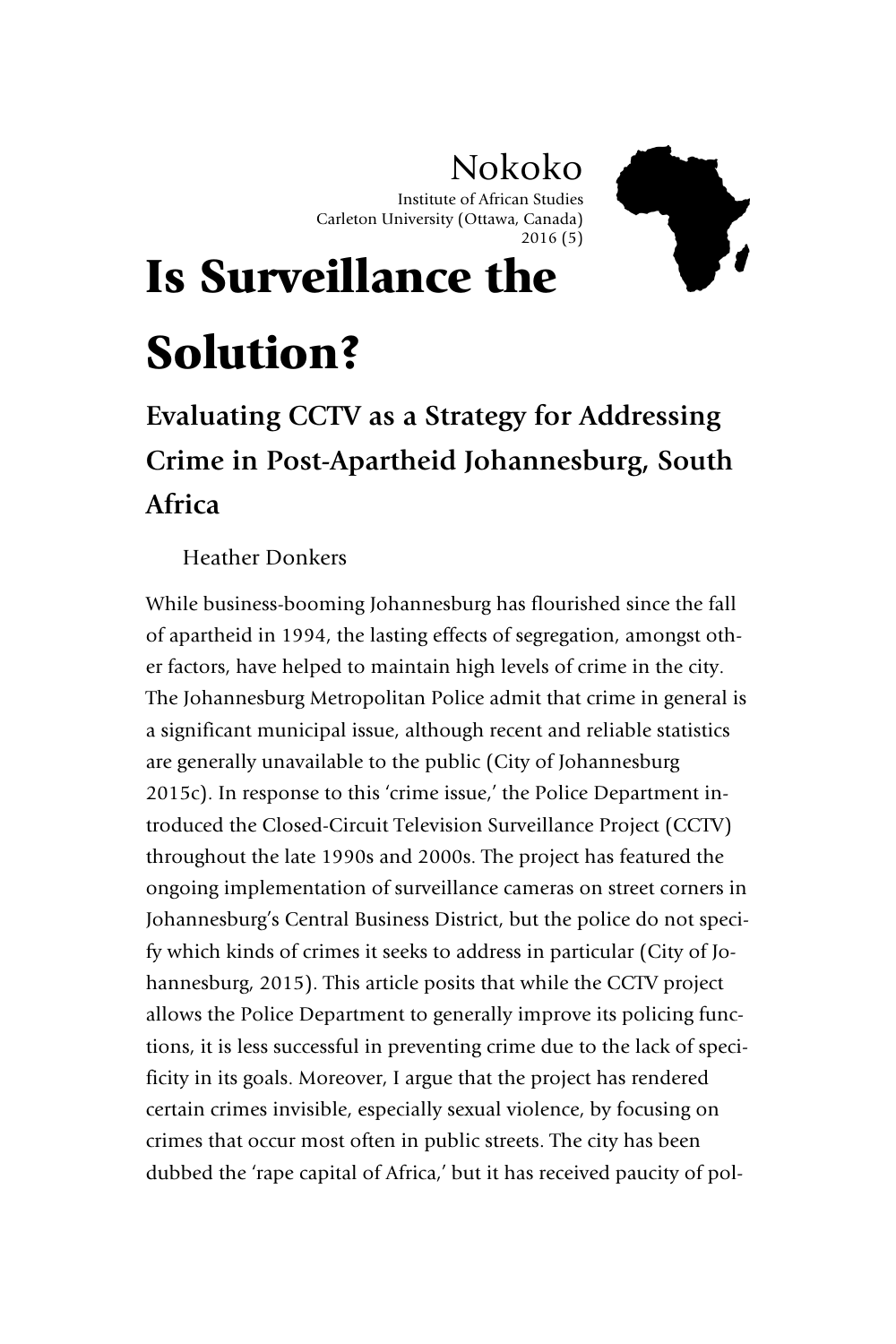icy efforts and measures to combat the issue (Palmary, Rauch, and Simpson 2003:101). I thus contend that the CCTV project is focused on crimes perpetuated mainly against white, middle-upper class bodies, while rape crime that target women, and in most cases black women, are largely ignored.

#### Historical Background

The sociopolitical landscape of post-apartheid Johannesburg can be described as being in constant flux. An understanding of crime in Johannesburg thereby begins with a history of how it became an uneven space. Murray (2008:1) characterizes the city's fluctuation with the following:

The fluid, chaotic quality of city life in Johannesburg after apartheid is reflected in the unresolved tension between the overall plan of urban space and its specific details, between the durability of the built environment and the transitory use of urban locations, and between the deliberate regulation of spatial practices and the uncontrolled anarchy of chance encounters in public places.

Some scholars suggest that racialized segregation and the spatial unevenness of the metropolitan landscape in Johannesburg originally occurred as a result of it being the site of the world's largest gold rush (Murray 2011, Katsaura 2015). The city was built upon an appetite for gold, which meant that little attention was given to where and how its citizens would live. While the gold mining industry made a major contribution to the country's national budget and provided enough foreign exchange for essential imports, Johannesburg did not have access to a river or mountain, and thus the city struggled to invent an enduring image for itself that would break with its chaotic historical origins (Thompson 2001, Murray 2008). At the same time, the white population of the country consolidated control over the state, strengthening its grip on the black population and ultimately eliminating the legal power of the British government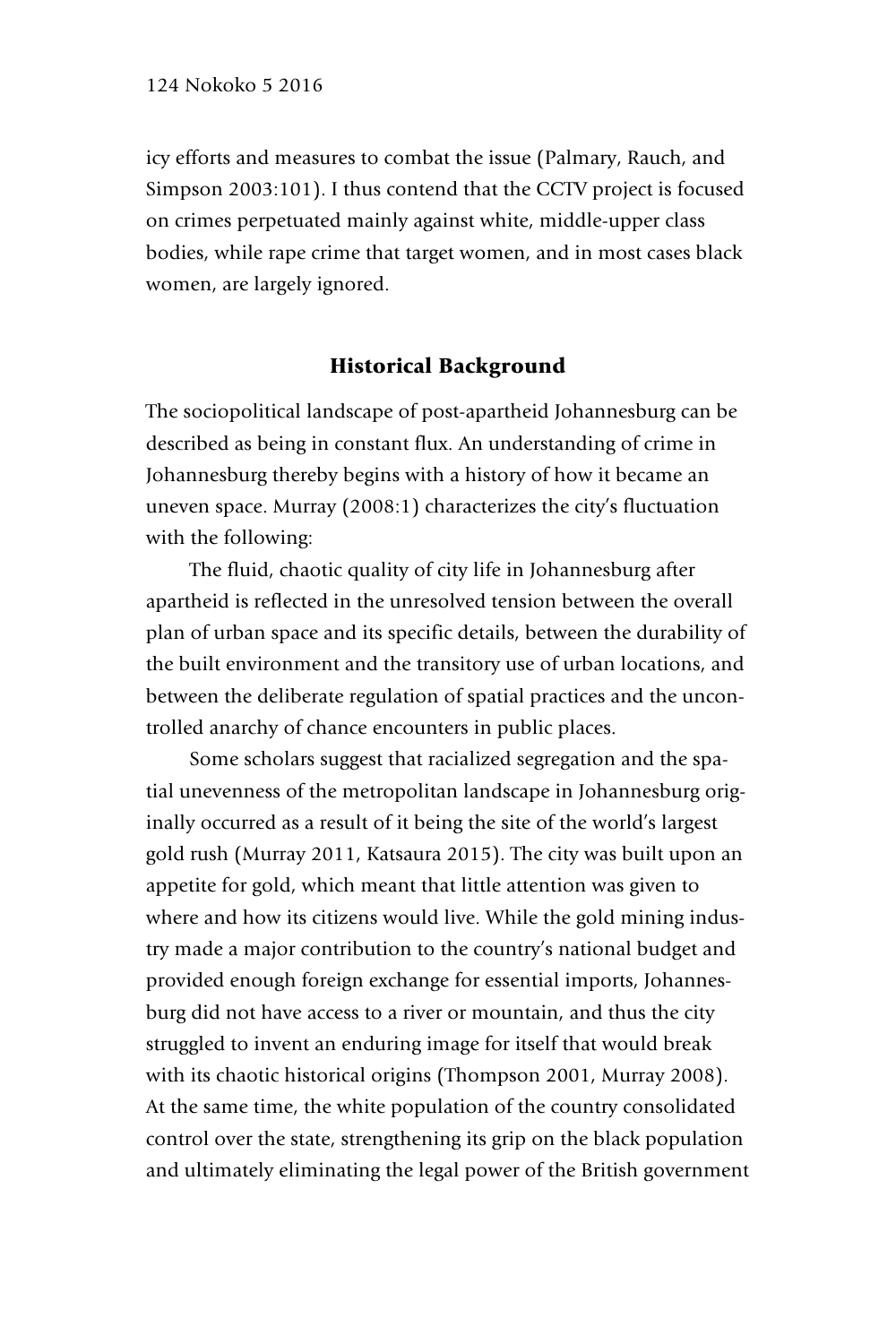to intervene in South African affairs (Thompson 2001). The mining industries maintained a split between well-paid white employees and poorly paid black employees, just as they do between those in power and those on the margins (Thompson 2001). These issues of segregation were exacerbated with the official introduction of apartheid in 1948. Apartheid principles essentially ensured that segregation was exercised in all aspects of life in the city, but what was arguably more insidious was the internalization of these racist principles in citizens. Johannesburg still bears the effects of apartheid spatial order and segregation despite the fact that racially codified restrictions no longer legally apply (Thompson 2001). To this end, while Johannesburg attempts to rebuild its reputation following the end of apartheid, it has struggled to reconcile its unbecoming past with its future. These chaotic characteristics of the 'new Johannesburg' have had an effect on the staggeringly high rates of crime in the city.

Other legacies in Johannesburg have also contributed to the city's high crime rates. First, like all apartheid cities, black people's access to public spaces in Johannesburg was heavily regulated (Shaw and Shearing 1998, Palmary et al. 2003). These realities overlapped with dramatic disparities between areas of wealth and poverty, as well as divergences in the quality of services offered in black townships and white suburbs (Palmary et al. 2003). These marginalized areas of urban life have arguably continued past apartheid, and much of these experiences have resulted in violent struggles over rights to socioeconomic equality (Palmary et al. 2003). For example, there has been a strong trend of violent attacks on migrants by black South Africans, in which the attacks are considered justified because the migrants are perceived to be responsible for taking South Africans' jobs (Bearak and Dugger 2008, Paulay et al. 2003). In this way, it is argued that a "language of legitimacy" continues to regulate access to urban spaces and that systems of hierarchy from the apartheid era remain intact, even today (Paulay et al. 2003: 102). Violent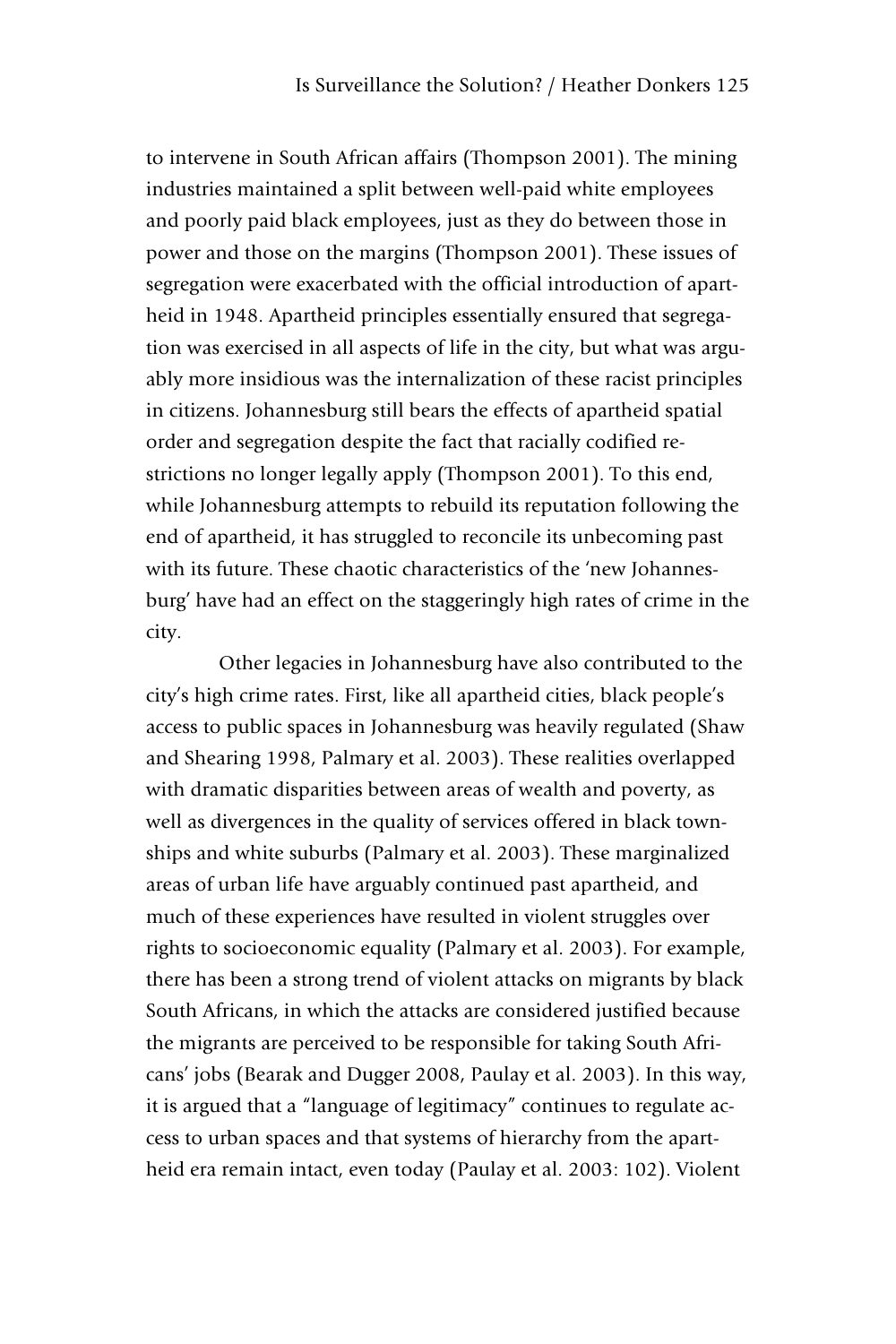conflicts, including assault and murder, occur within and between marginalized communities just as they do between those in power and those on the margins. Further, a breakdown of "social capital" has led to increased levels of crime and also negatively impacted the city's ability to fight it. The breakdown of social capital, in this sense, refers not only to poverty and unemployment deriving from social exclusion, but also the social valuation of a "culture of violence" where violence is a normative mechanism for the assertion of power (Palmary et al. 2003). The culture of violence also propagates discrimination and exclusion deriving from various forms of oppression, and encourages a degradation of urban environments and social bonds (Palmary et al. 2003). In these ways, Johannesburg has lacked the major mechanisms that could help to protect a society against crime.

Considering the urban landscape of Johannesburg during apartheid and the aforementioned implications of racial segregation, it is clear that the relationships between citizens and their geographical boundaries could have played a large role in the maintenance of high crime rates in the city. This legacy of structural violence in Johannesburg was arguably even further complicated by South Africa's transition to democracy. During the years of apartheid, a plethora of petty offenses were criminalized through racially discriminatory laws, which ultimately enforced a rhetoric in which blackness became associated with criminality and criminal behaviour (Bremner 2004, Shaw 2002, Shaw and Shearing 1998, Tshwete 2000). During the 1980s, when the apartheid state faced its biggest challenges and oppositions, crime in black townships increased significantly through politically inspired violence and state repression, likely as a response to the racial discrimination (Bremner 2004, Cawthra 2003, Shaw and Shearing 1998). Increasing levels of crime peaked in the 1990s, the year in which political transition began, and then even more so over the next four years (Bremner 2004, Shaw 2002). The slow pace of change that then occurred in the post-apartheid period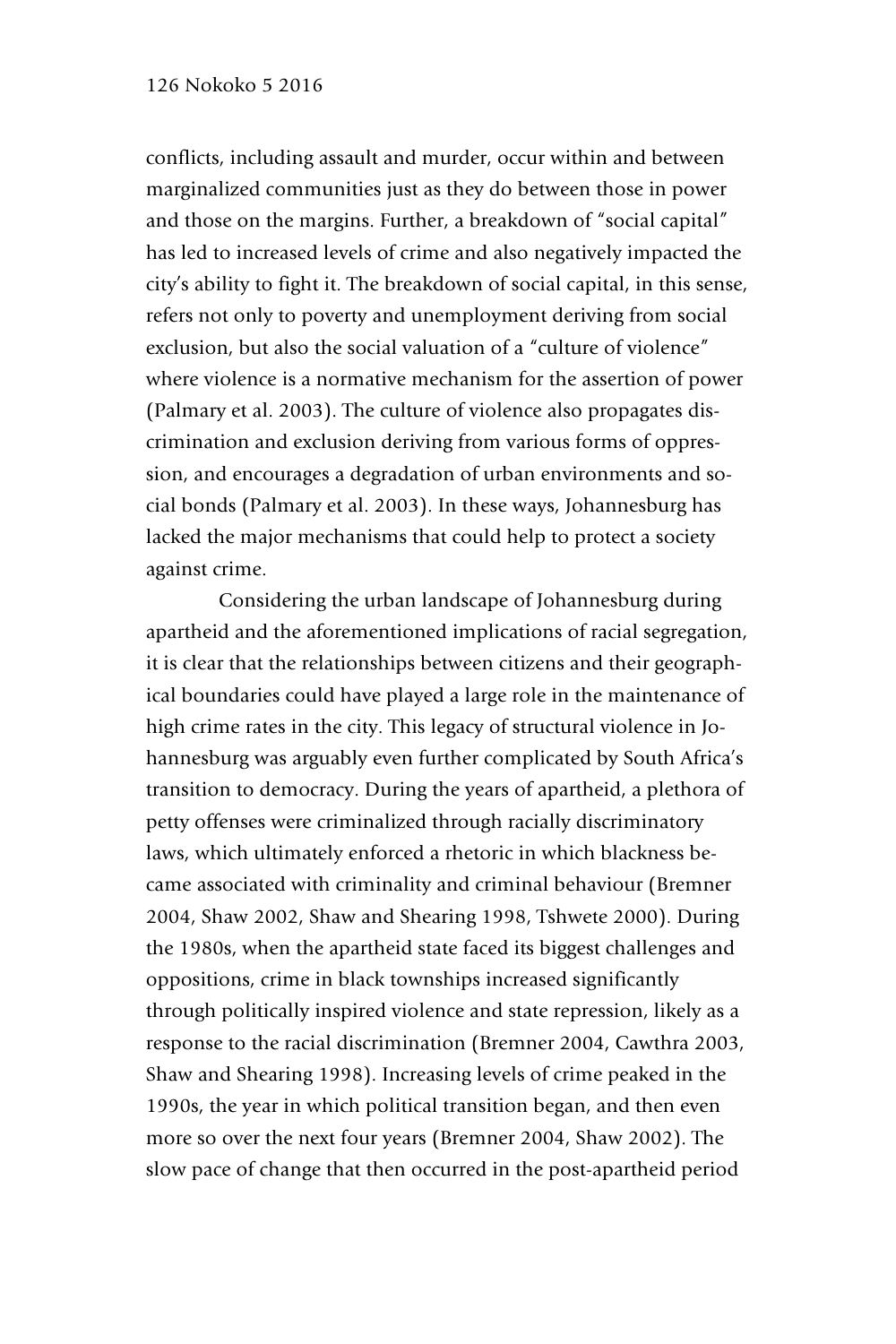– characterized by the maintenance of stagnant political relationships between ordinary South Africans and the new democratic state – meant that "few expectations of urban renewal, housing development, schooling improvement, job creation, or service delivery" were realized (Palmary et al. 2003: 104). These frustrated expectations of change further increased the existing level of social conflict in South African cities (Palmary et al. 2003, Shaw 2002, Cawthra 2003). In these ways, the transition to democracy fuelled the existing infrastructure of violence found in Johannesburg.

### Role of CCTV Intervention

Having considered the socio-historical context of general crime in Johannesburg, resulting in its reputation as the "crime capital" of South Africa (Palmary, Rauch, and Simpson 2003: 101), it is obvious why the Metropolitan Police Department would attempt to implement a strategy that would curb these high crime rates and change the City's increasingly negative reputation. The installation of CCTV became this solution, and while it had previously been used in privatized spaces, the project's induction into Johannesburg's public sphere in the late 1990s was a new phenomenon (Minnaar 2007). The Police Department website offers the following explanation on the project (2015):

A CCTV Surveillance Project operates in key areas where street crime is prevalent. Cameras are hidden in buildings overlooking strategic spots on the pavements of the CBD. […] When an incident occurs the appropriate officials - emergency services or crime prevention - are dispatched to the location. […] In an initial pilot project, 15 crime surveillance cameras were set up in the area surrounding the Carlton Centre. Even in such a limited pilot project, the cameras had a significant impact and, according to Riaan Parker of Business Against Crime, the company that designed and operates the system, crime in the area fell by 40 percent.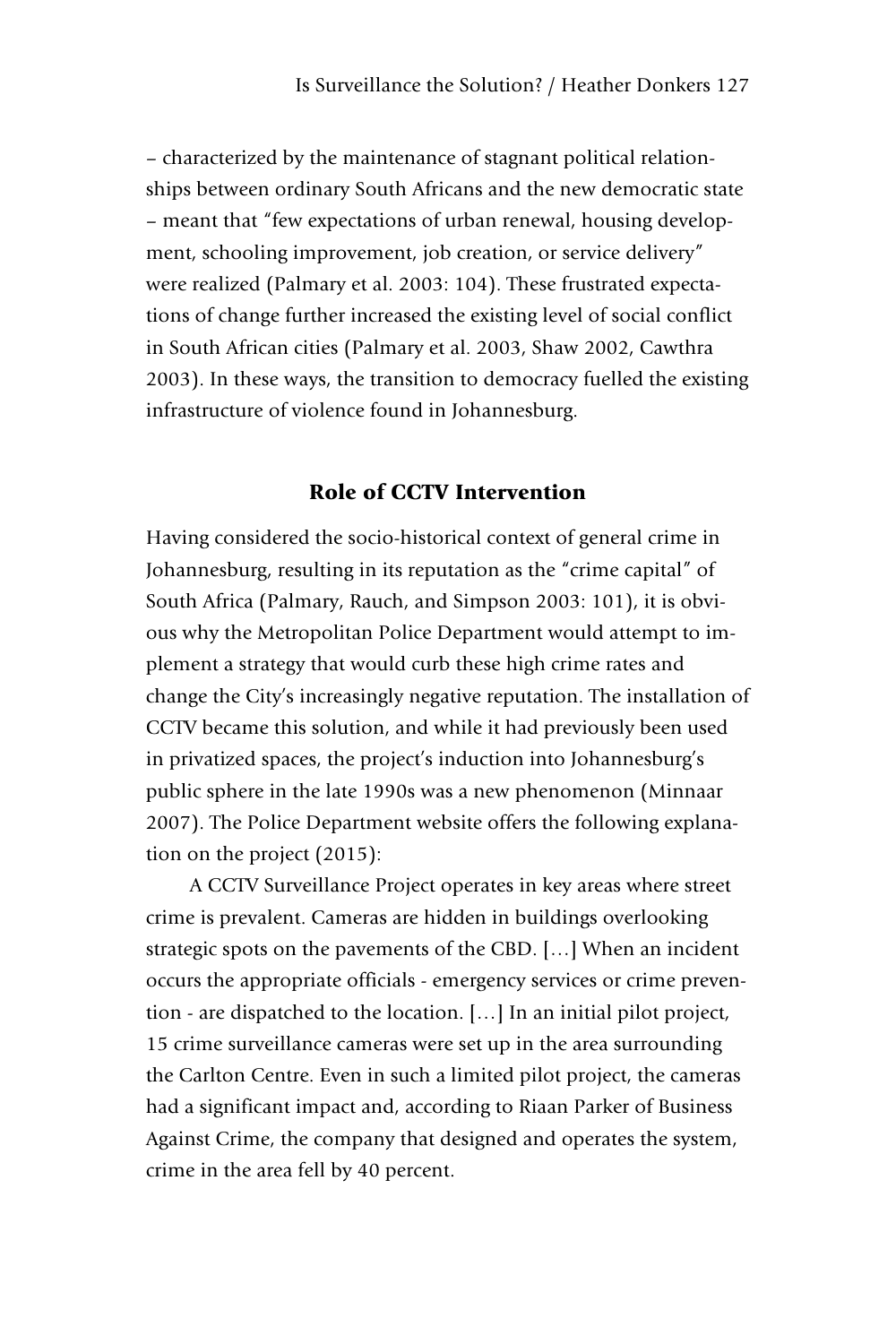Apart from the project's goals and results, there are several items in this explanation worth considering within a broader context. First, it is imperative to question where the cameras are 'strategically placed,' and thereby whom they aim to protect. Shaw and Shearing (2003) emphasize the importance of the fact that during apartheid, South African police forces acted to maintain spatial boundaries, ensuring that black access to white spaces was restricted as much as possible. With respect to crime control, this established a "risk-based form of policing, not unlike zero tolerance policing, that operated to reduce the opportunities for crime in white areas by keeping would-be black offenders away from white victims" (Shaw and Shearing 2003: 3, Benit-Gbaffou 2008). In the same vein, police had little interest under apartheid in responding to crimes within black areas, except when black challenges to the apartheid state became more numerous in the 1980s (Shaw and Shearing 2003). Insofar as this racialized logic of policing has left a legacy that extends into the present day, it is likely that the presence of CCTV in Johannesburg's CBD is placed 'strategically' where these racially codified narratives are reinforced, with a focus on protecting white citizens and tourists from characteristically 'black offenders.' In addition to the issue of whom CCTV aims to protect, there is also the question of whether the project contributes to a decrease in crime or whether it simply improves response times. There is little literature available on these topics beyond that of the City's statement, as seen above, in which it is explained that even in a pilot project the city saw a 40 percent decrease in crime (City of Johannesburg 2015c). While CCTV indeed helps to streamline policing processes, it is difficult to ascertain whether crime is likely to fall simply as a result of citizens knowing that they are being watched. I would suggest that CCTV would likely have to be implemented alongside other crime prevention tactics in order to see a sustainable decrease.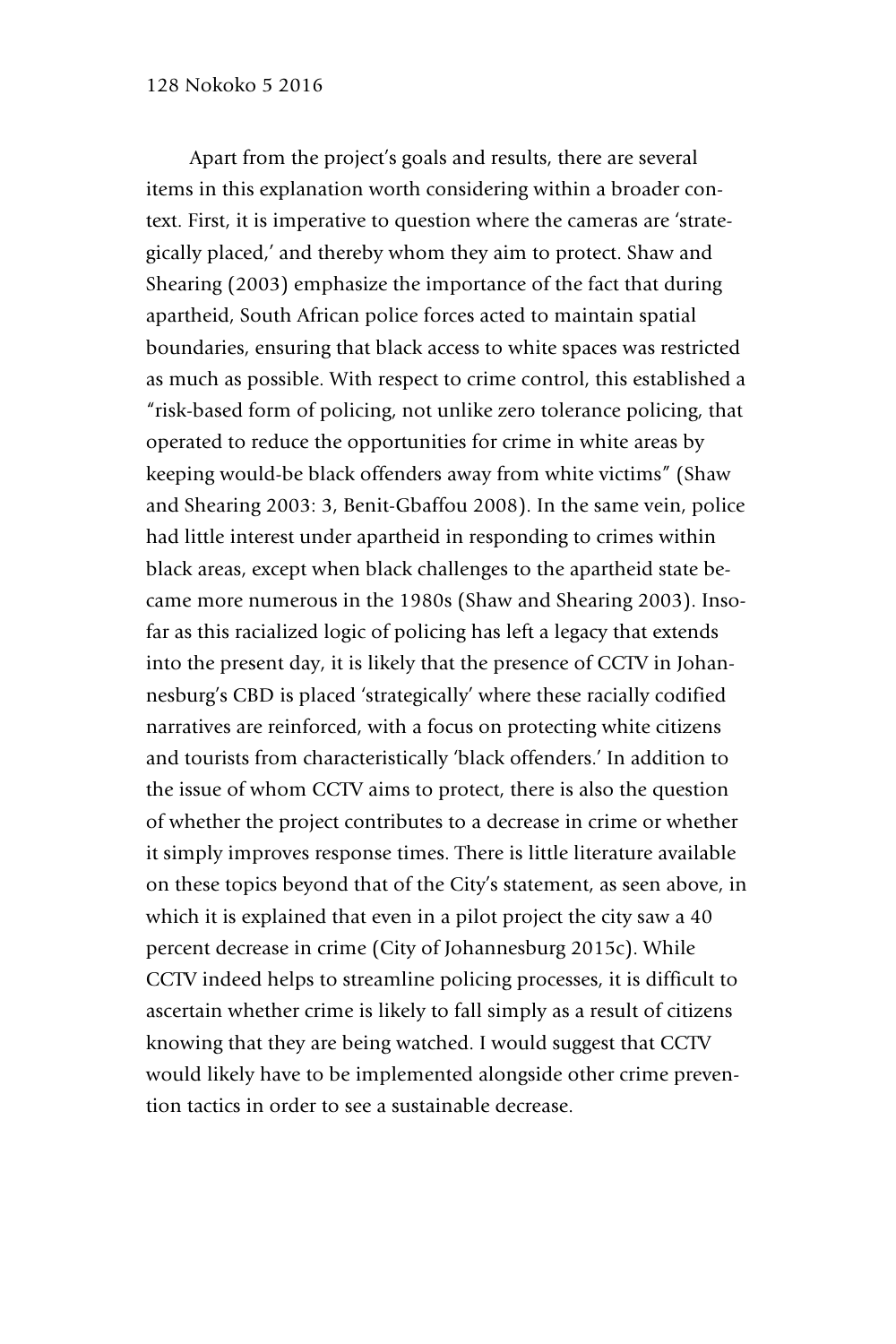#### Invisibility of Sexual Violence

Another troubling aspect of CCTV is the fact that it has been implemented as a prevention and response tactic, without the support of other programs to combat crime. This move prioritizes certain crimes while others are pushed to the periphery. Sexual violence is one of these crimes that has been rendered invisible in Johannesburg, and yet it is of utmost importance because of the country's increasing reputation for a lack of safety. For instance, while South African crime levels have been consistently amongst the highest in the world, particular types of reported crime have increased exponentially since 1994, including rape (Cawthra 2003). In 1995, Human Rights Watch asserted that there were 35 rapes in South Africa for every one reported to the police, although there continues to be disagreement about the exact magnitude of the problem (Jewkes and Abrahams 2002). Compounding to this lack of reliable statistics is the fact that many women will only report to the police those incidents that fall within popular understandings of rape, such as rape at the hands of a stranger and rape that occurs by a man on a woman, and are often afraid that they will not be taken seriously (Jewkes and Abrahams 2002, Palmary et al. 2003). What may be the most common forms of sexual coercion, such as those occurring within marriages, relationships, or families, are those which go most unreported in South Africa to the police due to this fear and lack of knowledge (Jewkes and Abrahams 2002). Moreover, only approximately 25% of assaults happen on open ground (Palmary et al. 2003, Swart et al. 2000). That much of the sexual violence in Johannesburg happens where it is not immediately visible to police, contributes to why the state has not conceived sexual violence as a priority in regards to crime prevention. I would also argue that certain bodies, such as white middle-class citizens and tourists, are actually deemed more valuable, thus affecting which crimes are prioritized in the city. This is despite the fact that those white tourists could also be at risk for sexual violence. Thus, no matter the fact that this par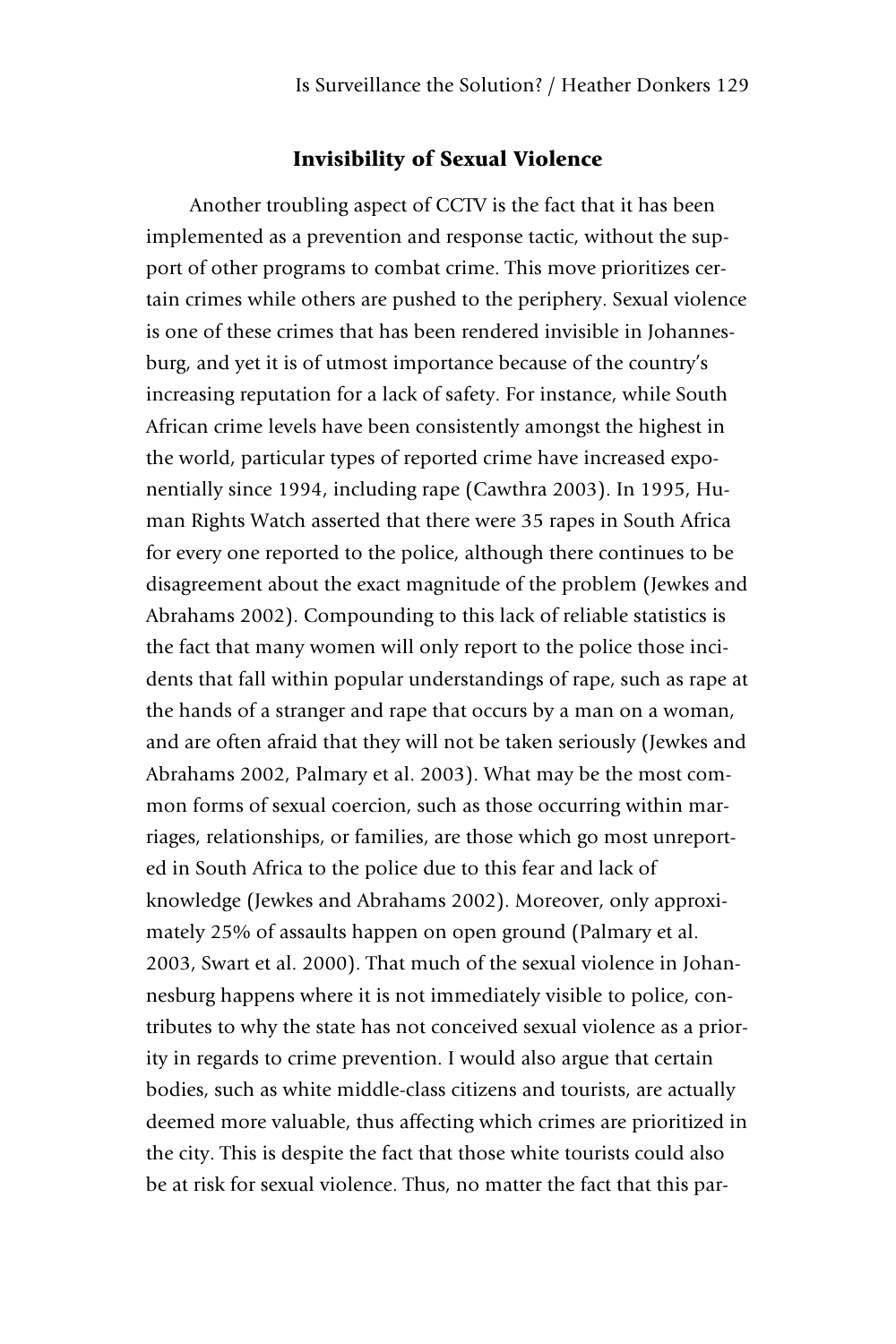ticular form of violence is increasing in Johannesburg, the police have thus far used CCTV to seemingly address only those crimes that occur most often to white citizens.

Sexual violence in Johannesburg is also a historical issue, much like the other crimes that were addressed at the beginning of this paper. However, sexual violence has not been written about in the same detail. Only recently have scholars begun to research the effects of sexual violence, and they too are limited by unreliable statistics. Among the studies that have been published are those by Peter Delius and Clive Glaser (2002), Rachel Jewkes and Naeema Abrahams (2002), and Deborah Posel (2005). Despite a lack of breadth in the literature, it can be ascertained from their findings that sexual violence is pervasive enough to warrant stronger crime prevention in this area in Johannesburg. While recognizing that sexual violence takes many forms, it is important to note how difficult it can be for women particularly to navigate daily life with the threat of sexual violence. Thus, I would suggest that sexual violence should be of importance to the Johannesburg Metropolitan Police and that CCTV would be insufficient to address it. The analysis and efforts must begin at the core of gender relations in Johannesburg, and expand to include the daily-lived realities of people living in the city.

Given the discussion in this paper, it seems that what inspires the existing literature on sexual violence is an increasing awareness of its prevalence in South Africa. However, the responsibility to discuss these issues has far too often fallen on individuals rather than the state. The recent Johannesburg City Safety Strategy Report (2015b) suggested that "priority crimes" are those that have the most significant impact on "business confidence and investment decision-making, and the tourism market," such as theft and corruption. The disconnect between the priorities given by the state and the reality of sexual violence in the city suggests that those bodies at higher risk of sexual violence are deemed less valuable by the government, especially in relation to crime prevention programs,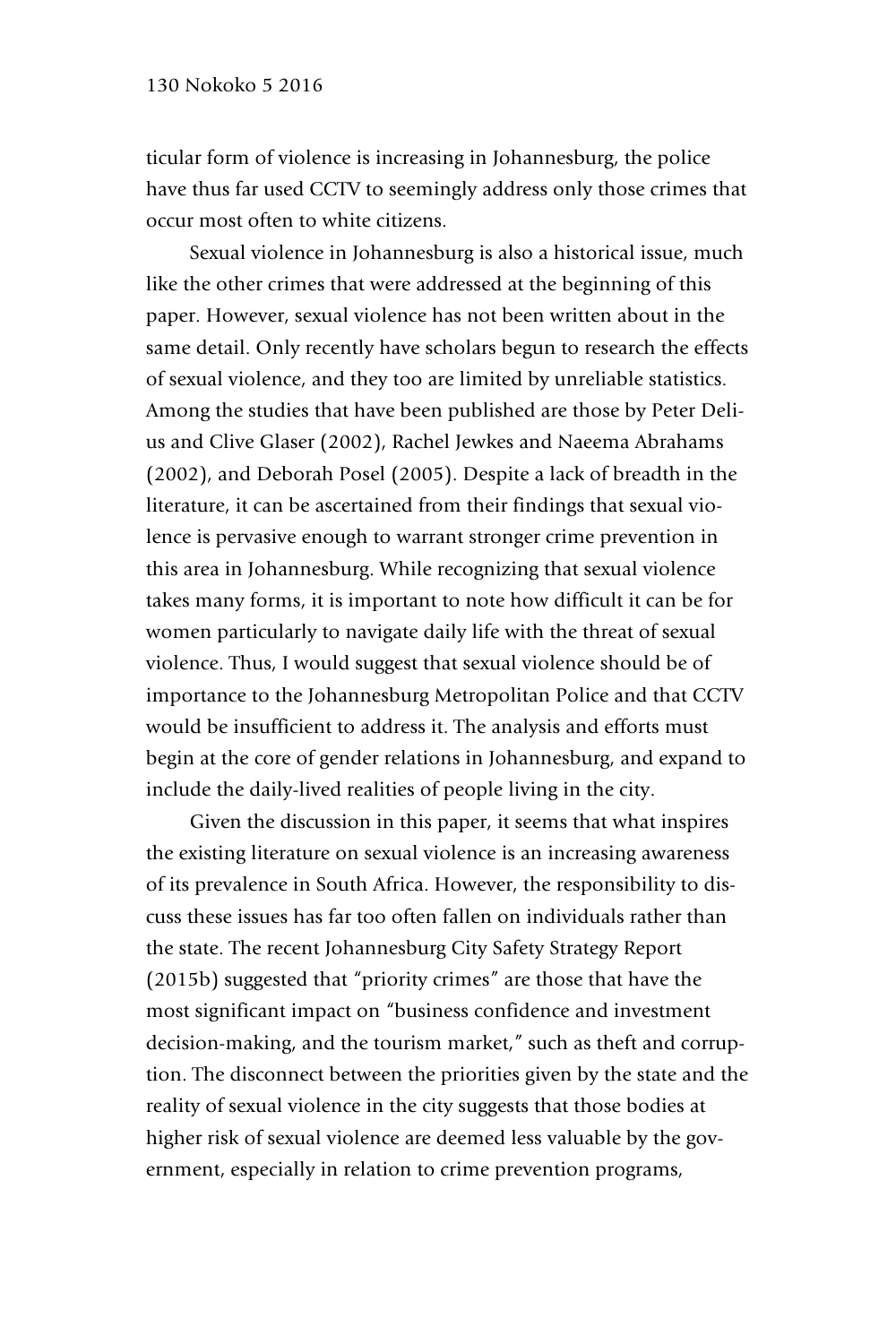whereas those who are mainly involved in business and the tourism market – mostly men – are deemed more valuable. The few safety strategies in Johannesburg that allude to the environment of sexual violence suggest that women avoid certain public spaces at certain times, thereby implying that women are safest in their homes, when the opposite is often the case (Vetten and Dladla 2000). This rhetoric also focuses solely on women, ignoring male victims of sexual violence in the process, as well as transgendered individuals and those in homosexual relationships. As previously mentioned, it is possible that the invisibility of sexual violence is precisely *why* it has yet to become a priority. However, I do not believe that the state cannot recognize the increasing importance of this issue. In fact, they are complicit in the maintenance of sexual violence by emphasizing that women should not be in specific public spaces. These tropes simply reinforce that the responsibility for the assault is their own. Transcending these narratives may be the first step in enabling sexual violence to be viewed as a priority crime. It may be that police intervention is not the best way for dealing with sexual violence, but a change in the narrative is relevant to the issue and can be articulated at multiple levels, including by the police.

#### Conclusion

Johannesburg's unbecoming past will continue to affect its future so long as the city's history is not taken into consideration when addressing its issue of crime. There is a large gap in the ability of the CCTV Surveillance Project in Johannesburg to address the city's crime, as its high rates of sexual assault are not easily visible, and crime is compounded by the prevailing racial order. The historical context in which Johannesburg's crime rates have flourished is foundational to a metropolitan identity that is characterized by a reputation of danger and fear, and is crucial in understanding the reasons why the CCTV Surveillance Project may not realize its full potential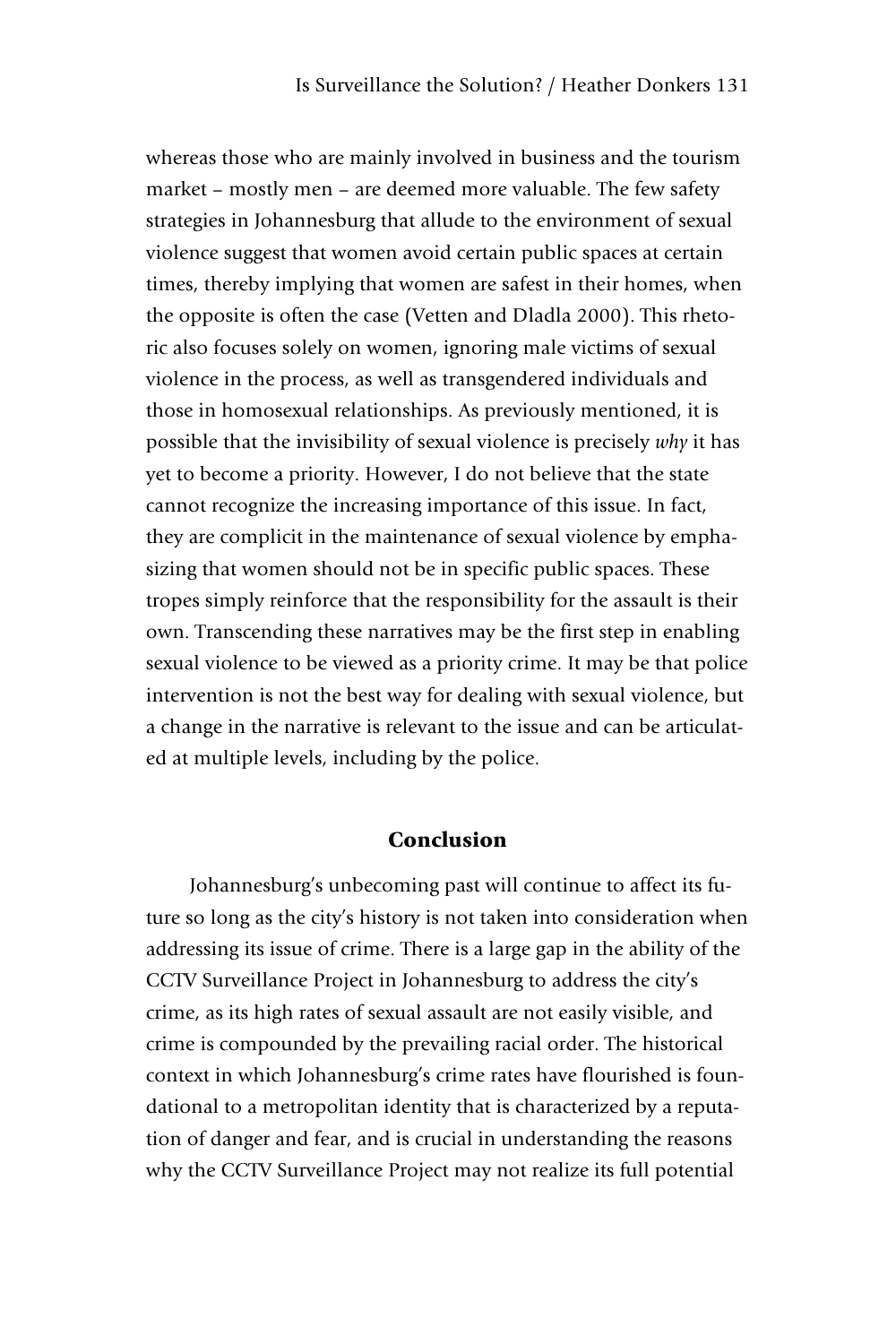as a strategy for combating and preventing crime. On the one hand, the project is valuable insofar as it helps to streamline policing processes for a city that has historically struggled in this area. On the other hand, it is critical to evaluate the ways in which CCTV is used to create a "climate of fear" in which certain bodies are targeted in ways that are reminiscent of colonial and apartheid-based narratives (Burger Allen 2002, Dursuweit 2002, Katsaura 2015). Moreover, the specific goals of the project should be made clear as well as its limitations. Ultimately, CCTV needs to be implemented alongside other crime prevention and response tactics that address particular crimes like sexual violence. This has also been a suggestion of the city's recent Safety Strategy Report (2015). A larger understanding and restructuring of the roots of the 'climate of violence' from which pervasive fear originates and flourishes in Johannesburg should thereby accompany the CCTV Surveillance Project, in order for it to adequately address the core issues that it seeks to work on.

#### References

- Bearak, B., & and Duggar, C.W. (2008, May 20). South Africans Take Out Rage on Immigrants. *The New York Times.*  http://www.nytimes.com/2008/05/20/world/africa/20safrica.html?  $r=0$
- Benit-Gbaffou, C. (2008). Community Policing and Disputed Norms for Local Social Control in Post-Apartheid Johannesburg. *Journal of Southern African Studies,* 34(1), 93-109.
- Bremner, L. (2004). Bounded Spaces: Demographic Anxieties in Post-Apartheid Johannesburg. *Social Identities: Journal for the Study of Race, Nation and Culture,* 10(4), 455-468.
- Burger Allen, D. (2002). Race, Crime and Social Exclusion: A Qualitative Study of White Women's Fear of Crime in Johannesburg. *Urban Forum,* 13(3), 53-79.
- Cawthra, G. (2003). Security Transformation in Post-Apartheid South Africa. In G. Cawthra, & R. Luckham (Eds.), *Governing Insecurity: Democratic Control of Military and Security Establishments in Transitional Democracies,* (pp. 31-56). London, UK: Zed Books Ltd.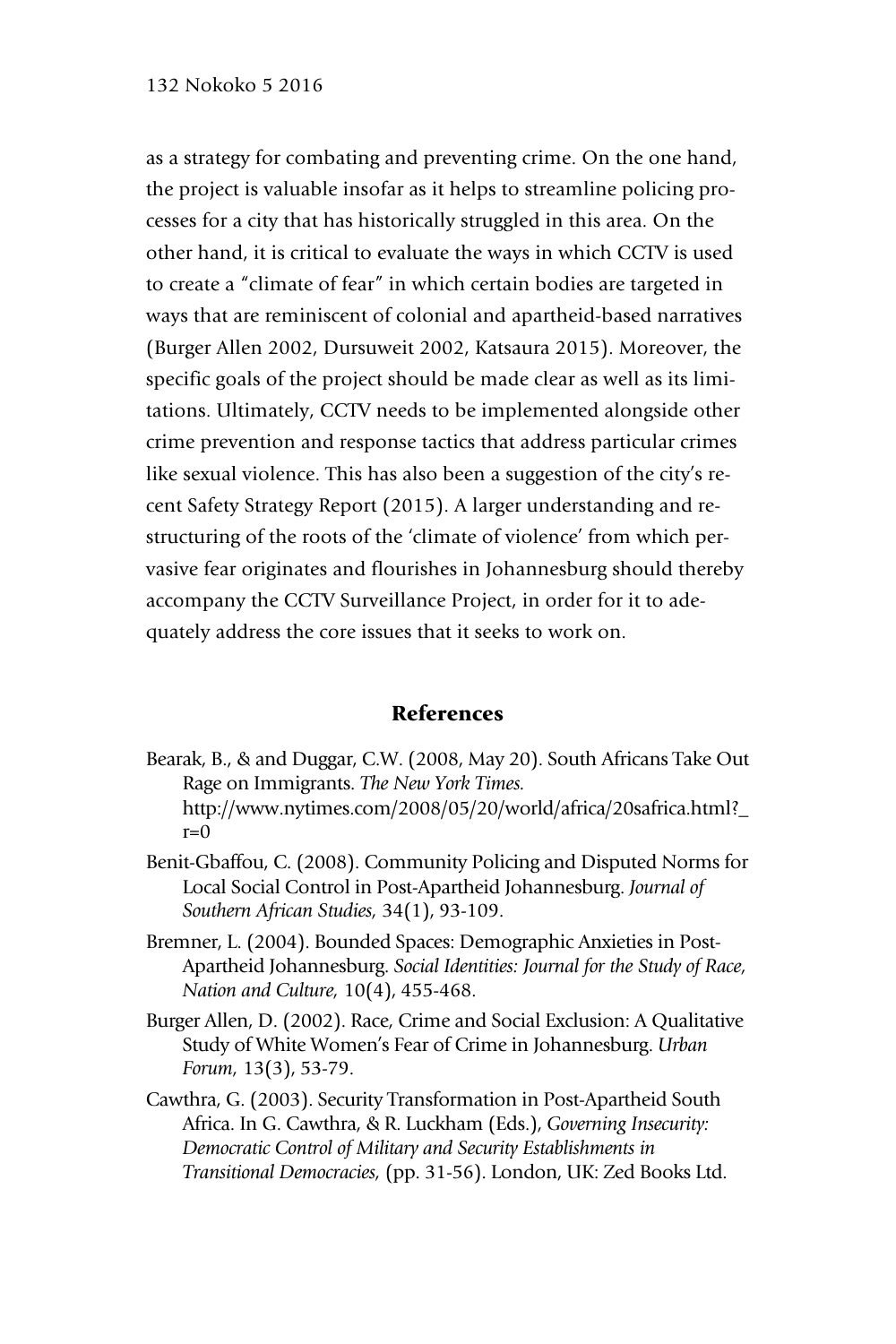- City of Johannesburg. (2015a). *City Safety Programme Brochure*. Retrieved from http://www.joburgarchive.co.za/2007/pdfs/citysafety/cs\_zcard\_1oct07.pdf
- City of Johannesburg. (2015b). *City Safety Strategy Executive Summary*. Retrieved from http://www.joburgarchive.co.za/2007/pdfs/citysafety/exec\_sum.pdf
- City of Johannesburg. (2015c). *Metropolitan Police Department Projects*. Retrieved from http://www.joburg.org.za/index.php?option=com\_content&id=702 &limitstart=2.
- City of Johannesburg. (2015d). *Metro Police: How does the video surveillance system work?* Retrieved from http://www.joburg.org.za/index.php?option=com\_content&id=38& Itemid=67
- City of Johannesburg. (2015). *Public Safety Leaflet.* Retrieved from
- http://www.joburgarchive.co.za/2007/pdfs/citysafety/public\_safety\_leaflet.pdf
- Delius, P. and C. Glaser. (2002). Sexual socialization in South Africa: A historical perspective. *African Studies,* 61(1), 27-54.
- Dirsuweit, T. (2002). Johannesburg: Fearful city? *Urban Forum, 13*(3), 3- 19.
- Jewkes, R., & Abrahams, N. (2002). The Epidemiology of Rape and Sexual Coercion in South Africa: An Overview. *Social Science and Medicine, 55*(7), 1231-1244.
- Katsaura, O. (2015). Ethnopolitics, Fear and Safety in a Johannesburg Neighbourhood. In K. Mathey, & S. Matuk (Eds.), *Community-Based Urban Violence Prevention: Innovative Approaches in Africa, Latin America, Asia, and the Arab Region* (pp. 42-62). Bielefeld, Germany: Verlag.
- Minnaar, A. (2007). The Implementation and Impact of Crime Prevention / Crime Control Open Street Closed Circuit Television Surveillance in South African Central Business Districts. *Surveillance and Society, 4*(3), 174-207.
- Moffett, H. (2006). 'These Women, They Force Us to Rape Them': Rape as Narrative of Social Control in Post-Apartheid South Africa. *Journal of Southern African Studies, 31*(1), 129-144.
- Murray, M. J. (2011). *City of Extremes: The Spatial Politics of Johannesburg*. Durham, NC: Duke University Press.
- Murray, M. J. (2008). Taming the Disorderly City: The Spatial Landscape of Johannesburg After Apartheid. New York, NY: Cornell University.